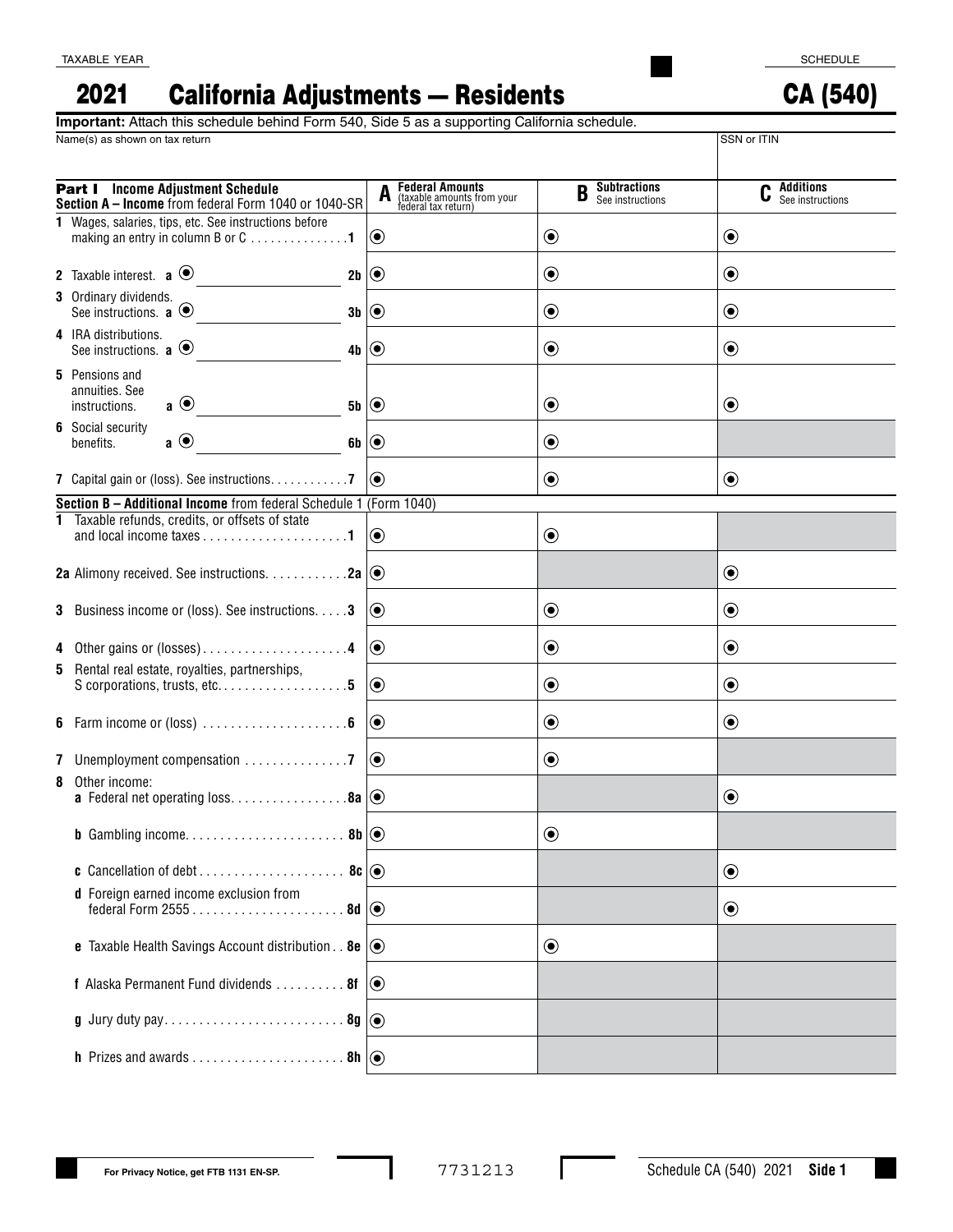

| Section B - Additional Income<br>Continued |                                                                                                                                                                                                                                                                                                                                                    | <b>Federal Amounts</b><br>(taxable amounts from your<br>federal tax return) | <b>Subtractions</b><br>B<br>See instructions | $\mathbf C$ Additions<br>See instructions |  |
|--------------------------------------------|----------------------------------------------------------------------------------------------------------------------------------------------------------------------------------------------------------------------------------------------------------------------------------------------------------------------------------------------------|-----------------------------------------------------------------------------|----------------------------------------------|-------------------------------------------|--|
|                                            | <i>i</i> Activity not engaged in for profit income $\dots$ 8i $\circledcirc$                                                                                                                                                                                                                                                                       |                                                                             |                                              |                                           |  |
|                                            |                                                                                                                                                                                                                                                                                                                                                    | $  \odot$                                                                   |                                              |                                           |  |
|                                            | k Income from the rental of personal property<br>if you engaged in the rental for profit but were<br>not in the business of renting such property. . 8k                                                                                                                                                                                            | $ \mathbf{O} $                                                              |                                              |                                           |  |
|                                            | I Olympic and Paralympic medals and USOC                                                                                                                                                                                                                                                                                                           |                                                                             |                                              |                                           |  |
|                                            | <b>m</b> IRC Section 951(a) inclusion <b>8m</b> $\odot$                                                                                                                                                                                                                                                                                            |                                                                             | $\textcolor{blue}{\bullet}$                  |                                           |  |
|                                            |                                                                                                                                                                                                                                                                                                                                                    |                                                                             | $\textcolor{blue}{\bullet}$                  |                                           |  |
|                                            | <b>o</b> IRC Section 461(I) excess business loss adjustment 80 $\overline{)}$                                                                                                                                                                                                                                                                      |                                                                             |                                              | $\textcolor{blue}{\bullet}$               |  |
|                                            | <b>p</b> Taxable distributions from an ABLE account <b>8p</b> $\left  \right\rangle$                                                                                                                                                                                                                                                               |                                                                             |                                              |                                           |  |
|                                            | z Other income. List type and amount.                                                                                                                                                                                                                                                                                                              |                                                                             |                                              |                                           |  |
|                                            | $\bf \odot$<br>8z(                                                                                                                                                                                                                                                                                                                                 |                                                                             | $\boldsymbol{\odot}$                         | $\textcolor{blue}{\bullet}$               |  |
| 9                                          | Total other income. Add lines 8a through 8z. <b>9a</b> $\circledcirc$<br>а                                                                                                                                                                                                                                                                         |                                                                             | $\boldsymbol{\odot}$                         | $\boldsymbol{\odot}$                      |  |
|                                            | <b>b1</b> Disaster loss deduction from form FTB 3805V . 9b1                                                                                                                                                                                                                                                                                        |                                                                             | $\boldsymbol{\odot}$                         |                                           |  |
|                                            | <b>b2</b> NOL deduction from form FTB $3805V$ $9b2$                                                                                                                                                                                                                                                                                                |                                                                             | $\textcolor{blue}{\bullet}$                  |                                           |  |
|                                            | <b>b3</b> NOL from form FTB 3805Z, 3807, or 3809 9b3                                                                                                                                                                                                                                                                                               |                                                                             | $\boldsymbol{\odot}$                         |                                           |  |
|                                            | <b>b4</b> Student loan discharged due to closure of a<br>for-profit school<br>9b4()                                                                                                                                                                                                                                                                |                                                                             | $\boldsymbol{\odot}$                         |                                           |  |
|                                            | <b>10 Total.</b> Combine Section A, line 1 through line 7, and Section B, line 1 through line 7, line 9a, and line 9b4<br>in column A (as applicable). Add Section A, line 1 through<br>line 7, and Section B, line 1 through line 7, line 9a and<br>line 9b1 through line 9b4 in column B and column C<br>$(as applicable). See instructions. 10$ | $ {\bf 0}\>$                                                                | $\boldsymbol{\odot}$                         | ◉                                         |  |
|                                            | Section C - Adjustments to Income<br>from federal Schedule 1 (Form 1040)                                                                                                                                                                                                                                                                           |                                                                             |                                              |                                           |  |
|                                            | 11 Educator expenses11                                                                                                                                                                                                                                                                                                                             | $ _{\odot}$                                                                 | $\boldsymbol{\odot}$                         |                                           |  |
|                                            | 12 Certain business expenses of reservists, performing<br>artists, and fee-basis government officials. 12                                                                                                                                                                                                                                          | $  \textcolor{teal}{\bullet}$                                               | $\bf \odot$                                  | $\textcolor{blue}{\bullet}$               |  |
|                                            | 13 Health savings account deduction 13                                                                                                                                                                                                                                                                                                             | $  \textcolor{teal}{\bullet}$                                               | $\bf \odot$                                  |                                           |  |
|                                            | 14 Moving expenses. Attach form FTB 3913.                                                                                                                                                                                                                                                                                                          | $ _{\textcircled{\small 0}}$                                                |                                              | $\textcolor{blue}{\bullet}$               |  |
|                                            | 15 Deductible part of self-employment tax.                                                                                                                                                                                                                                                                                                         | $ \mathbf{O} $                                                              | $\bf \odot$                                  |                                           |  |
|                                            | 16 Self-employed SEP, SIMPLE, and qualified plans. . 16                                                                                                                                                                                                                                                                                            | $  \textcolor{teal}{\bullet}$                                               |                                              |                                           |  |
|                                            | 17 Self-employed health insurance deduction.<br>See instructions. 17                                                                                                                                                                                                                                                                               | $  \odot$                                                                   | $\boldsymbol{\odot}$                         |                                           |  |

I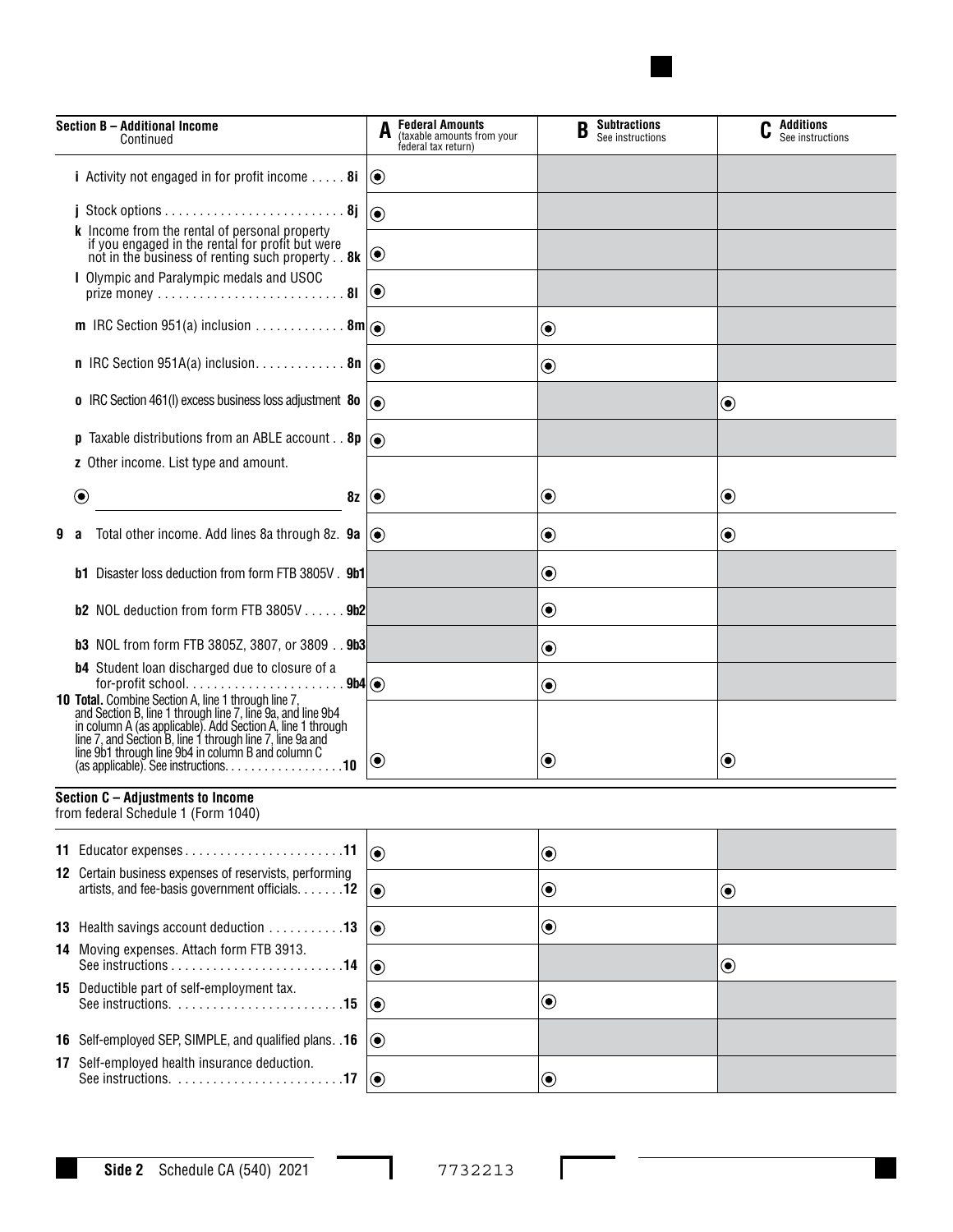

| Section C - Adjustments to Income<br>Continued |                                                                                                                                                                                                      | A                | <b>Federal Amounts</b><br>(taxable amounts from your<br>federal tax return) | <b>Subtractions</b><br>B<br>See instructions | Additions<br>See instructions |
|------------------------------------------------|------------------------------------------------------------------------------------------------------------------------------------------------------------------------------------------------------|------------------|-----------------------------------------------------------------------------|----------------------------------------------|-------------------------------|
|                                                | 18 Penalty on early withdrawal of savings. 18                                                                                                                                                        | $\odot$          |                                                                             |                                              |                               |
|                                                | <b>19 a</b> Alimony paid. $\ldots \ldots \ldots \ldots \ldots \ldots \ldots \ldots \ldots$ 19a $  \circledcirc \rangle$                                                                              |                  |                                                                             |                                              | $\textcolor{blue}{\bullet}$   |
|                                                | <b>b</b> Recipient's: $SSN$ $\odot$                                                                                                                                                                  |                  |                                                                             |                                              |                               |
|                                                | Last Name $\odot$<br>$\overline{\phantom{a}}$                                                                                                                                                        |                  |                                                                             |                                              |                               |
|                                                |                                                                                                                                                                                                      | $\odot$          |                                                                             | $\textcolor{blue}{\bullet}$                  | $\bf \odot$                   |
|                                                |                                                                                                                                                                                                      | $\circledbullet$ |                                                                             |                                              | $\textcolor{blue}{\bullet}$   |
|                                                |                                                                                                                                                                                                      |                  |                                                                             |                                              |                               |
|                                                | 23 Archer MSA deduction $\ldots \ldots \ldots \ldots \ldots \ldots$                                                                                                                                  | $\bf{O}$         |                                                                             |                                              |                               |
|                                                | <b>24</b> Other adjustments:                                                                                                                                                                         |                  |                                                                             |                                              |                               |
|                                                | <b>b</b> Deductible expenses related to income reported<br>on line 8k from the rental of personal property                                                                                           |                  |                                                                             | ◉                                            | $\textcolor{blue}{\bullet}$   |
|                                                | c Nontaxable amount of the value of Olympic and<br>Paralympic medals and USOC prize money                                                                                                            |                  |                                                                             | $\boldsymbol{\odot}$                         |                               |
|                                                | <b>d</b> Reforestation amortization and expenses24d $ $ $\odot$                                                                                                                                      |                  |                                                                             | $\textcolor{blue}{\bullet}$                  |                               |
|                                                | <b>e</b> Repayment of supplemental unemployment<br>benefits under the Trade Act of 1974 24e $ $ $\odot$                                                                                              |                  |                                                                             |                                              |                               |
|                                                | f Contributions to IRC Section 501(c)(18)(D)                                                                                                                                                         |                  |                                                                             | $\textcolor{blue}{\bullet}$                  | $\bf \odot$                   |
|                                                | g Contributions by certain chaplains to                                                                                                                                                              |                  |                                                                             | $\boldsymbol{\odot}$                         | $\boldsymbol{\odot}$          |
|                                                | h Attorney fees and court costs for actions involving<br>certain unlawful discrimination claims 24h (                                                                                                |                  |                                                                             |                                              |                               |
|                                                | <i>i</i> Attorney fees and court costs you paid in connection<br>with an award from the IRS for information you provided<br>that helped the IRS detect tax law violations. $\dots \dots 24i$ $\odot$ |                  |                                                                             | $\textcolor{blue}{\bullet}$                  |                               |
|                                                | j Housing deduction from federal Form 2555 24j $\ket{\odot}$                                                                                                                                         |                  |                                                                             | $\textcolor{blue}{\bullet}$                  |                               |
|                                                | k Excess deductions of IRC Section 67(e) expenses<br>from federal Schedule K-1 (Form $1041)$ 24k $  \odot$                                                                                           |                  |                                                                             | $\textcolor{blue}{\bullet}$                  |                               |
|                                                | z Other adjustments. List type and amount.                                                                                                                                                           |                  |                                                                             |                                              |                               |
|                                                | $\circledbullet$<br>24z $ $                                                                                                                                                                          |                  |                                                                             | $\textcolor{blue}{\bullet}$                  | $\bf \odot$                   |
|                                                | 25 Total other adjustments. Add lines 24a through<br>.25                                                                                                                                             | $\odot$          |                                                                             | $\boldsymbol{\odot}$                         | $\boldsymbol{\odot}$          |
|                                                | 26 Add line 11 through line 23 and line 25 in<br>columns A, B, and C. See instructions 26                                                                                                            | $\odot$          |                                                                             | $\textcolor{blue}{\bullet}$                  | $\boldsymbol{\odot}$          |
|                                                | 27 Total. Subtract line 26 from line 10 in<br>columns A, B, and C. See instructions 27                                                                                                               | $\odot$          |                                                                             | $\textcolor{blue}{\bullet}$                  | $\bf \odot$                   |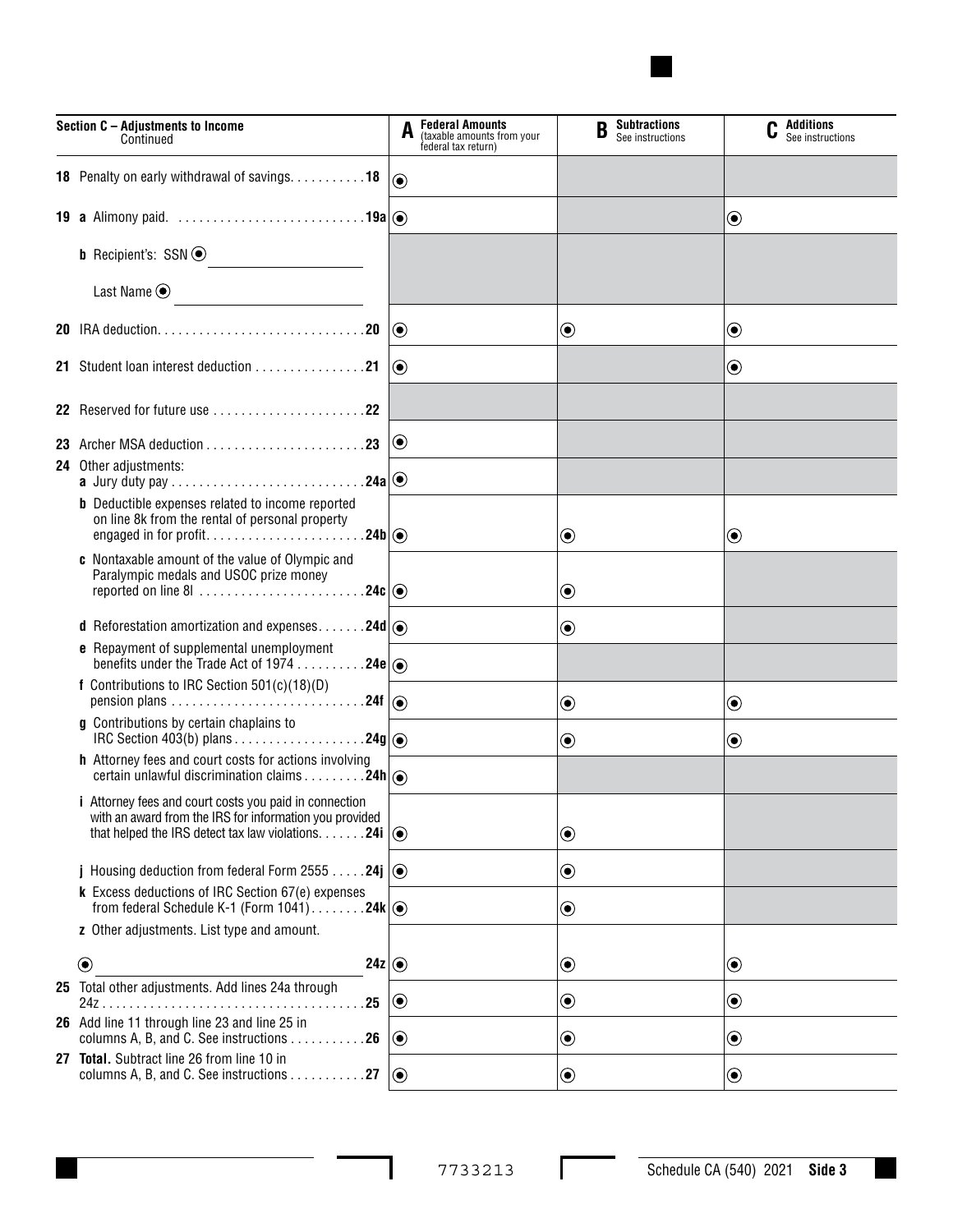## Part II **Adjustments to Federal Itemized Deductions**

|   | Check the box if you did NOT itemize for federal but will itemize for California                                                                                                                                                                                                                          |                |                                                                                           | $\odot$                                                            |                                 |                                              |                             |                                        |
|---|-----------------------------------------------------------------------------------------------------------------------------------------------------------------------------------------------------------------------------------------------------------------------------------------------------------|----------------|-------------------------------------------------------------------------------------------|--------------------------------------------------------------------|---------------------------------|----------------------------------------------|-----------------------------|----------------------------------------|
|   |                                                                                                                                                                                                                                                                                                           |                |                                                                                           | <b>Federal Amounts</b><br>(from federal Schedule A<br>(Form 1040)) |                                 | <b>Subtractions</b><br>B<br>See instructions |                             | <b>C</b> Additions<br>See instructions |
|   | <b>Medical and Dental Expenses</b> See instructions.                                                                                                                                                                                                                                                      |                |                                                                                           |                                                                    |                                 |                                              |                             |                                        |
|   | <b>1</b> Medical and<br>dental expenses $\ldots$ $\odot$                                                                                                                                                                                                                                                  | $\mathbf{1}$   |                                                                                           |                                                                    |                                 |                                              |                             |                                        |
|   | 2 Enter amount from<br>federal Form 1040<br>or 1040-SR, line 11 $\odot$                                                                                                                                                                                                                                   | $\mathbf{2}$   |                                                                                           |                                                                    |                                 |                                              |                             |                                        |
|   | 3 Multiply line 2<br>by 7.5% $(0.075)$ $\odot$                                                                                                                                                                                                                                                            | 3              |                                                                                           |                                                                    |                                 |                                              |                             |                                        |
|   | 4 Subtract line 3 from line 1.<br>If line 3 is more than line 1, enter 0 4                                                                                                                                                                                                                                |                | $\odot$                                                                                   |                                                                    |                                 |                                              | $\boldsymbol{\odot}$        |                                        |
|   | <b>Taxes You Paid</b><br><b>5</b> a State and local income tax or general sales taxes. .5a $\circledcirc$                                                                                                                                                                                                 |                |                                                                                           |                                                                    | $\bigcirc$                      |                                              |                             |                                        |
|   | <b>b</b> State and local real estate taxes 5b $\circ$                                                                                                                                                                                                                                                     |                |                                                                                           |                                                                    |                                 |                                              |                             |                                        |
|   | <b>c</b> State and local personal property taxes $\dots \dots \dots$ 5c $\odot$                                                                                                                                                                                                                           |                |                                                                                           |                                                                    |                                 |                                              |                             |                                        |
|   |                                                                                                                                                                                                                                                                                                           |                |                                                                                           |                                                                    |                                 |                                              |                             |                                        |
|   | <b>e</b> Enter the smaller of line 5d or \$10,000 (\$5,000 if<br>married filing separately) in column A.<br>Enter the amount from line 5a, column B<br>in line 5e, column B.<br>Enter the difference from line 5d and line 5e,<br>column A in line 5e, column $C \ldots \ldots \ldots \ldots .5e   \odot$ |                |                                                                                           |                                                                    | $\textcolor{blue}{\bullet}$     |                                              | $\boldsymbol{\odot}$        |                                        |
|   |                                                                                                                                                                                                                                                                                                           | $6\phantom{1}$ | $  \textcolor{teal}{\bullet}$                                                             |                                                                    | $\textcircled{\small{\bullet}}$ |                                              | $\bf \odot$                 |                                        |
|   | 7 Add line 5e and line $6. \ldots \ldots \ldots \ldots \ldots \ldots \ldots$                                                                                                                                                                                                                              |                | $\bigcirc$                                                                                |                                                                    | $\bigcirc$                      |                                              | $\boldsymbol{\copyright}$   |                                        |
|   | <b>Interest You Paid</b><br>8 a Home mortgage interest and points reported to<br>you on federal Form 1098 $\ldots$ 8a $  \odot$                                                                                                                                                                           |                |                                                                                           |                                                                    |                                 |                                              | $\boldsymbol{\odot}$        |                                        |
|   | <b>b</b> Home mortgage interest not reported to you                                                                                                                                                                                                                                                       |                |                                                                                           |                                                                    |                                 |                                              | $\boldsymbol{\odot}$        |                                        |
|   | c Points not reported to you on federal Form 1098. .8c $\circledcirc$                                                                                                                                                                                                                                     |                |                                                                                           |                                                                    |                                 |                                              | $\boldsymbol{\copyright}$   |                                        |
|   | <b>d</b> Mortgage insurance premiums $\dots\dots\dots\dots\dots$ 8d $\odot$                                                                                                                                                                                                                               |                |                                                                                           |                                                                    | $\bf \odot$                     |                                              |                             |                                        |
|   | <b>e</b> Add line 8a through line 8d $\ldots$ 8e $\circledcirc$                                                                                                                                                                                                                                           |                |                                                                                           |                                                                    | $\textcircled{\small\bullet}$   |                                              | $\textcolor{blue}{\bullet}$ |                                        |
| 9 |                                                                                                                                                                                                                                                                                                           |                | $\bigcirc$                                                                                |                                                                    | $\odot$                         |                                              | $\textcolor{blue}{\bullet}$ |                                        |
|   |                                                                                                                                                                                                                                                                                                           |                | $  \textcolor{teal}{\textcircled{\scriptsize{}}\hspace{-0.5em}}\textcolor{teal}{\bullet}$ |                                                                    | $\textcircled{\small\bullet}$   |                                              | $\textcolor{blue}{\bullet}$ |                                        |

I